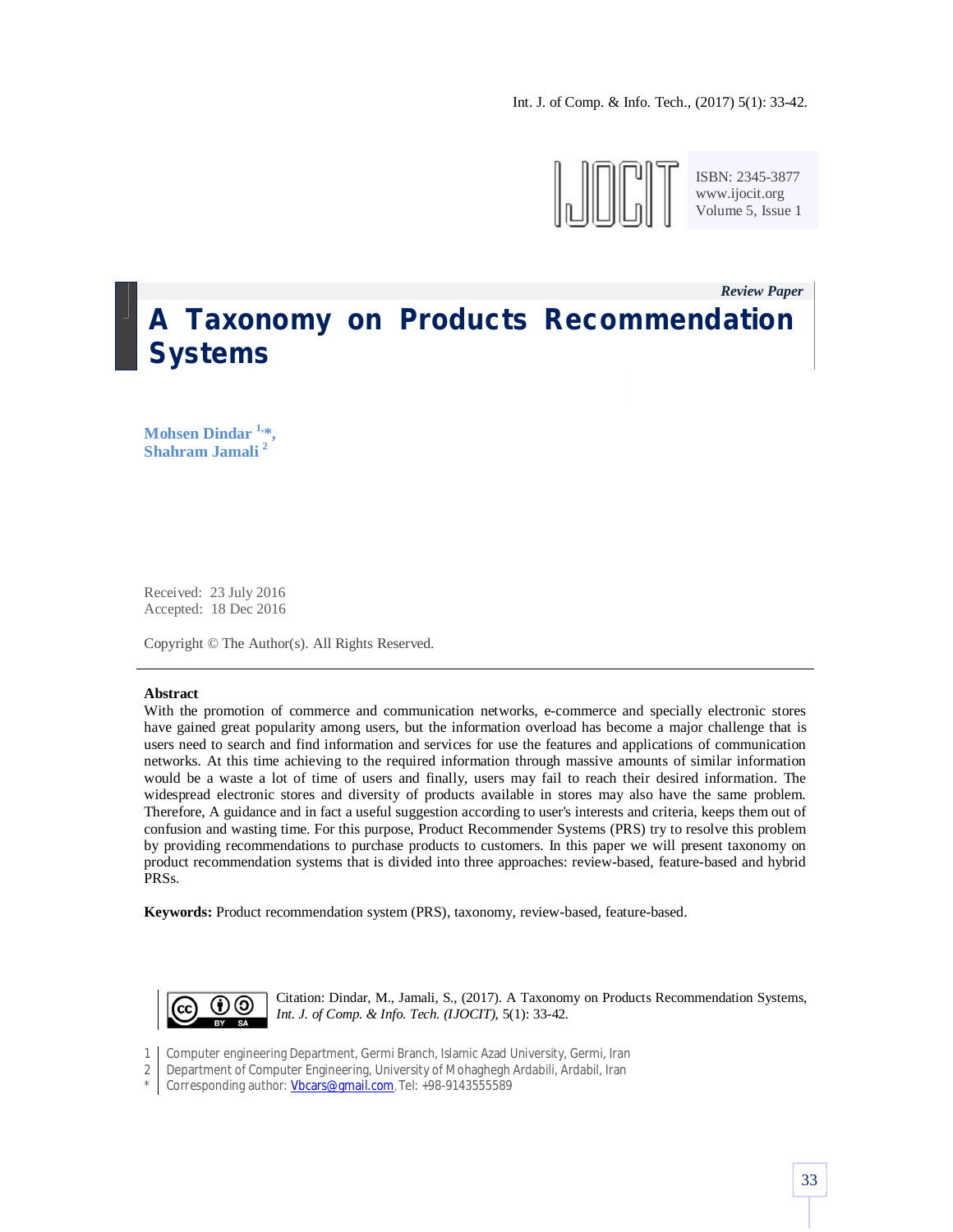## **1. Introduction**

E-commerce like Internet has grown immensely, and today this type of business uses more than other ones. Ease of purchase and availability of boarding and lack of transportation problems and other benefits cause this type of business has gained great popularity among users. In other hand, electronic store Due to the ease of purchase, payment easy to, independence of time (7/24) and find almost all the products needed is quickly spread. So, the rapid development in this field makes electronic store's users and customers have faced with the problem of information overload.

Finding online the desired items that match the user's criteria requires a lot of time and searching. In many cases, the users may not be able to find the products according to their interests. Therefore, a useful suggestion as guidance according to user's interests and criteria, keeps them out of confusion and wasting time. For this purpose, product recommender systems try to resolve this problem by providing recommendations to purchase products to customers [1].

Product recommendation system plays the guidance's rule by taking user's idea about products as input and searches among the available ones in the database in accordance with the user's criteria and finally suggests the list of products to the user that match with user's idea as the output. Users by this recommendation can find required products without wasting time and confusion and make more accurate decisions about purchase product. Also users can recognize products based on the recommendations that associated with their priorities, and decide to buy. Hence, the recommendation system can help to users to identify suitable products for their needs and preferences in an effective way and solve the problem of information overload in e-commerce and help to growth sales [2].

Extremely fast growth of the e-commerce platforms has made marketers to make online recommender to guide the customers in their purchase process and persuade them to make decisions. In the other hand, customers have demanded more personalized information delivery services. Hence, all PRSs try to provide more personalized services and many PRSs could found that work as online guide for customers. So, we can divide online PRSs into three approaches: review-based, feature-based and hybrid methods.

Review-based approach focuses on other customers' opinion about a special product. This approach recommends items to a consumer based on other customers' purchase decisions that have similar preferences. This approach is introduced as content based technique [4] that recommends items similar to those had been bought by other customers. These kinds of PRSs have low quality recommendations, which is due to three major issues. First, these cannot provide recommendations unless multiple-item purchasing profiles for a number of consumers, or at least for the consumer currently using the system, are available. Second, preference estimates based on purchasing profiles are inaccurate when, as is often the case, these profiles contain products purchased as gifts for or on behalf of other consumers. Third, purchasing profiles are historical data, revealing past but not necessarily current preferences.

Feature-based approach focuses on the features of products or customers. This approach gets customers' comments explicitly about products and predicts matched products with customers' criteria. These kinds of PRSs have high quality recommendations because in these approaches are done structured query and very similar products to the customers' requirements are found.

Hybrid methods combine advantages both of review-based and feature-based to develop more flexible PRS and provide more accurate recommendations to encourage customers to make purchase decision.

### **2. Review-based PRSs**

Review-based PRS is widely used for recommendation systems design, which utilizes the content of items to create features and attributes to match user profiles. Items are compared with items previous liked by the users and the best matched items are then recommended. One major issue of CB filtering approach is that RS needs to learn user preferences for some types of items and apply these for other types of items.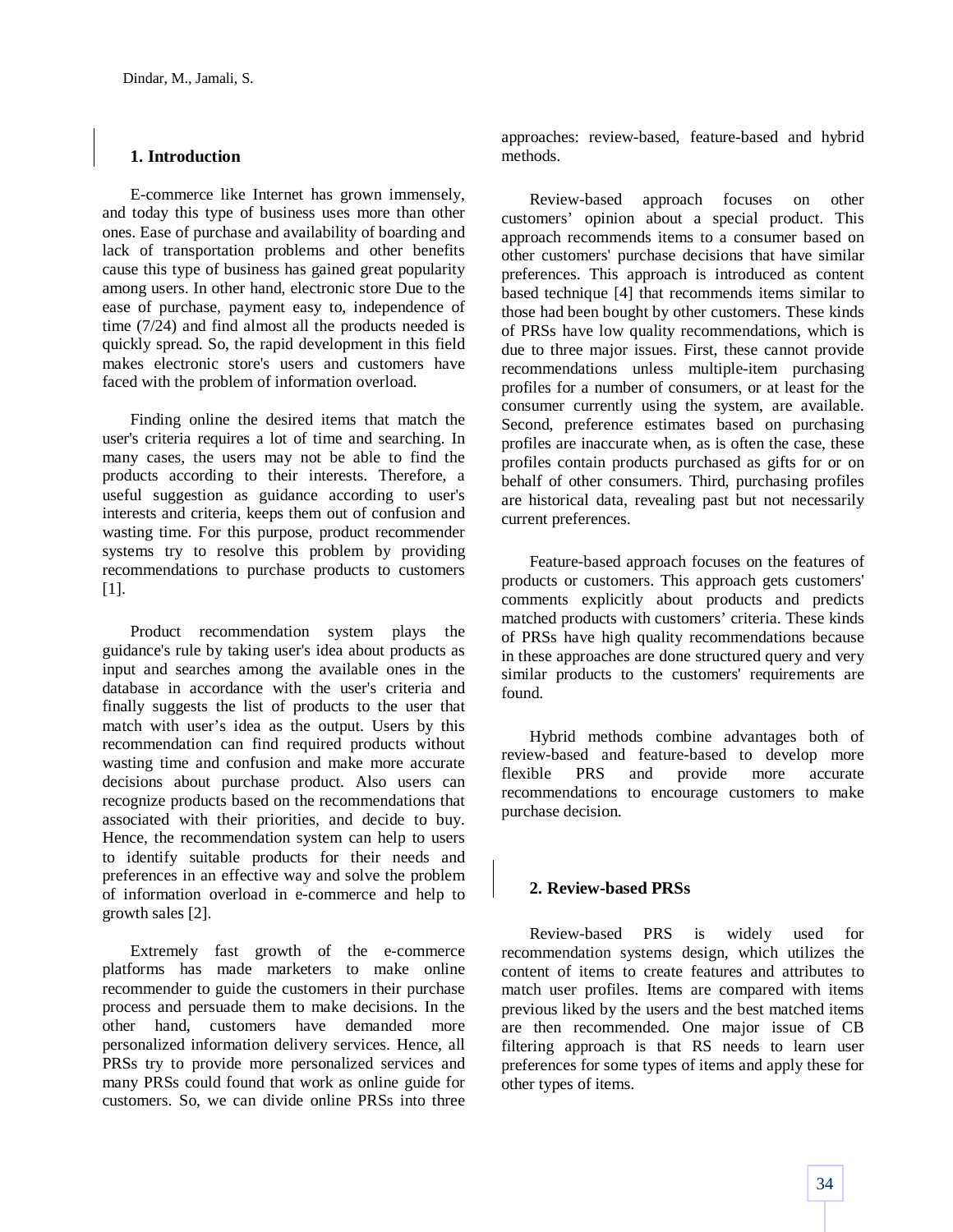Collaborative Filtering (CF) approach is the most popular approach for recommendation systems design. It utilizes a large amount of data collected from user behavior in the past and predicts which items users will like. It does not need to analyze the content of the items. Instead, it relies on the relationship between users and items, which are typically encoded in a rating feedback matrix with each element representing a specific user rating on a specific item [5].

As mentioned in Review-based recommender systems user's interests are expressed as ratings for items, and each additional rating extends the knowledge of the system and affects the system's recommendation accuracy [10]. For example In a PRS the cold start (CS) recommendation problem of providing prediction on the popularity of given CS items to the general users is investigated, and is presented a solution to predict the popularity of complete cold start (CCS) items and incomplete cold start (ICS) items. There are two main motivations for this work:

- *•* CS items need to be recommended to achieve rank for motion recommendation and they should be carefully suggested to give users' better preferences with the recommendation systems. Else the CS items may go to an undesirable cycle of receiving no ratings.
- The estimated ratings for CS can help to make right decisions on product planning and sale strategies. The accuracy of such estimation is critically important for this type of purposes.

This work designs two integrated recommendation models, in which item features are learned from a deep learning architecture SDAE, using the descriptions of items retrieved online, then these features are exploited and integrated into the timeSVD++ CF model. timeSVD++ is one of the best performing CF models which tracks time changing behavior in the data and takes the temporal dynamics into account [5].

This work includes four phases as follow:

It proposes a general framework of combination the CF approach and machine learning algorithms to improve recommendation performance for CS items. This framework uses deep learning neural networks as the key item factor vectors in the recommendation model for Int. J. of Comp. & Info. Tech., (2017) 5(1): 33-42.

CCS items and approximated by the item factor vectors in the model for ICS items

- It integrates the CF approach and machine learning algorithms for CS items to extract the key content features and embedding the item features into the CF recommendation models.
- Based on the general framework specific system design and models are presented, in which the state of the art CF model, timeSVD++ and an advanced deep learning neural network model, SADE, are used for CS items recommendation.
- In addition to the design and evaluation of recommendation models for CCS items and ICS items separately, we also compared the performance of IRCD-CCS model and IRCDICS model on rating prediction for ICS items.

In practice, recommendation systems keep introducing new items into the systems over time. If a newly introduced item is a CCS item, the CF model can't provide rating prediction for it. If the item is an ICS item, the CF models may not give good recommendation. It may be beneficial to apply a CCS recommendation model for ICS item rating prediction. We propose a scheme of switching recommendation models for ICS items and retraining the models to deal with the practical issues of transition of item status from CS to non-CS. To the best of our knowledge, this practical issue has not been studied before in the literature

In other work a social recommendations system for e-commerce has combined similarity, trust and relationship is proposed that detects priority of the members through close friends and social network [4]. The basic idea of trust and reputation systems is to obtain a score for users. According to these results, other users can decide whether they are traded by a trusted user or not. In fact this mark establishes the reliance on the recommendations of any person that is obtained by close friends in social network [4].

Four analytic modules have been developed to analyze the obtained information from social network. The preference similarity analysis module measures the preference similarity between two customers based on the product rating records of each customer. A group of users with the same similarity level can be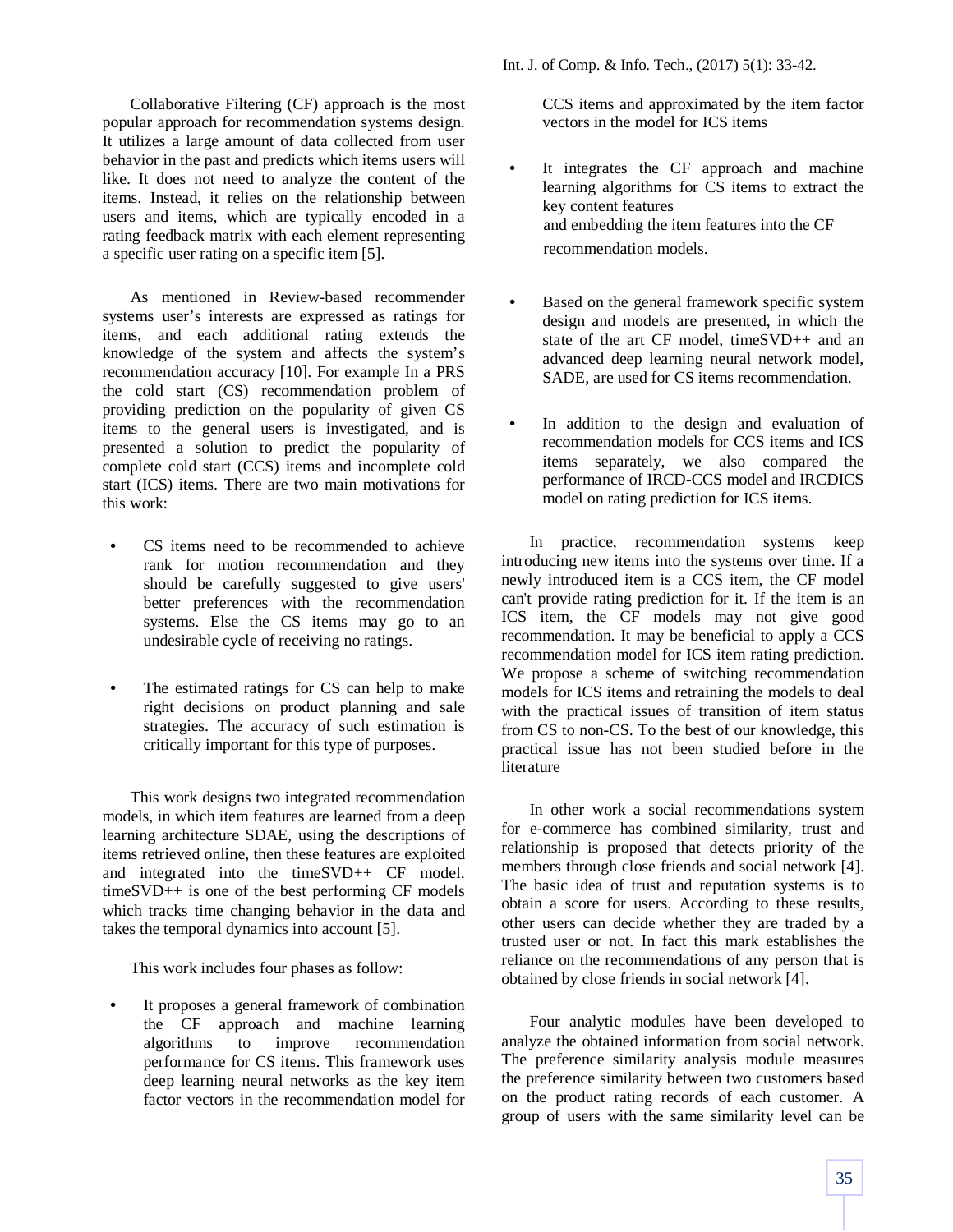identified. The criteria of a goal customer towards a specific product can be predicted by a group of other customers with the same preference similarity. The preference similarity degree of two customers can be estimated according to their product purchases or rating records.

The recommendation trust analysis module computes the reputation quality (success rate) of the product recommendations of a customer according to his/her product rating records. The recommendation predication accuracy is positively associated with the recommendation trust (expertise reputation) of recommenders. The recommendation trust of a recommender is evaluated by his/her success rate of product recommendations.

The social relation analysis module analyzes the relation closeness degree between two customers according to implicit interaction records or explicit closeness ratings between them in a social network. The closeness value of a relation path between two users is measured by the weakest tie strength (closeness) at the edge of the path. When there are multiple relation paths between two users, the path with the strongest closeness value is used to represent the social relation strength between the two users.

The personalized product recommendation module computes the personalized factor weights for product evaluation and recommendation based on individual factor ratings with respect to different product categories. These criteria are significantly affected by the impact of personality traits, such as gender, age, and economic status. In order to achieve the personalized recommendation criteria, users are invited to evaluate the relative importance of preference similarity, recommendation trust, and relationship closeness [4].

In This recommendation system, the customer confidence is more considered and lead to rating of recommenders according to the success of the previous recommendations. The important thing is that if the accuracy of the recommendations is greater, its impact on the customer's personal decision to be higher. The strength of this system is emphasizing on the theoretical perspectives of the confidence to recommend. In fact, the customer can select recommender with high confidence and accuracy of recommendations.

The weakness of the social recommendation system is that it anticipates customer's needs based on the comments of customer's friends and associates on social network. If does not available accurate knowledge of customers on social networks, identifying their needs will not be accurate.

Another weak point is lack of attention to product features. Recommended Product characteristics (include price, quality, brands on the market, year of manufacture, etc.) should be clear to the customer to choose the product carefully.

The new customer is another weakness of this recommendation system because gathering information about a new customer in social networks can be time consuming and difficult.

Another PRS has presented on personalized products recommendation based on user-contributed photos from social media sites [6]. The input of this approach is user shared photos of the same webpage and their corresponding textual descriptions. In this study, a new hierarchical user interests mining (Huim) approach for personalized PRS is proposed, which includes four stages:

- 1) Use of visual data and UGC for user interest mining.
- 2) Hierarchical user interest representation. User's information (UGC and enriched tags of the photos) to a hierarchical public topic space is mapped and represented user interest by a high dimensional topic vector and proposed to Huim promote discussions of interest.
- 3) Products representation. Products are mapped to the same public topic space to get their topic distribution vectors. Each product also corresponds to a point. The public topic space acts as a bridge between user and products.
- 4) Product ranking. In the public topic space, both user's interest and a product are represented by a high dimensional topic vector. Thus the relevance of user and product can be measured by the correlation of their topic vectors. In this paper used the cosine of them to measure their relevance and then determined the ranks of the products [6].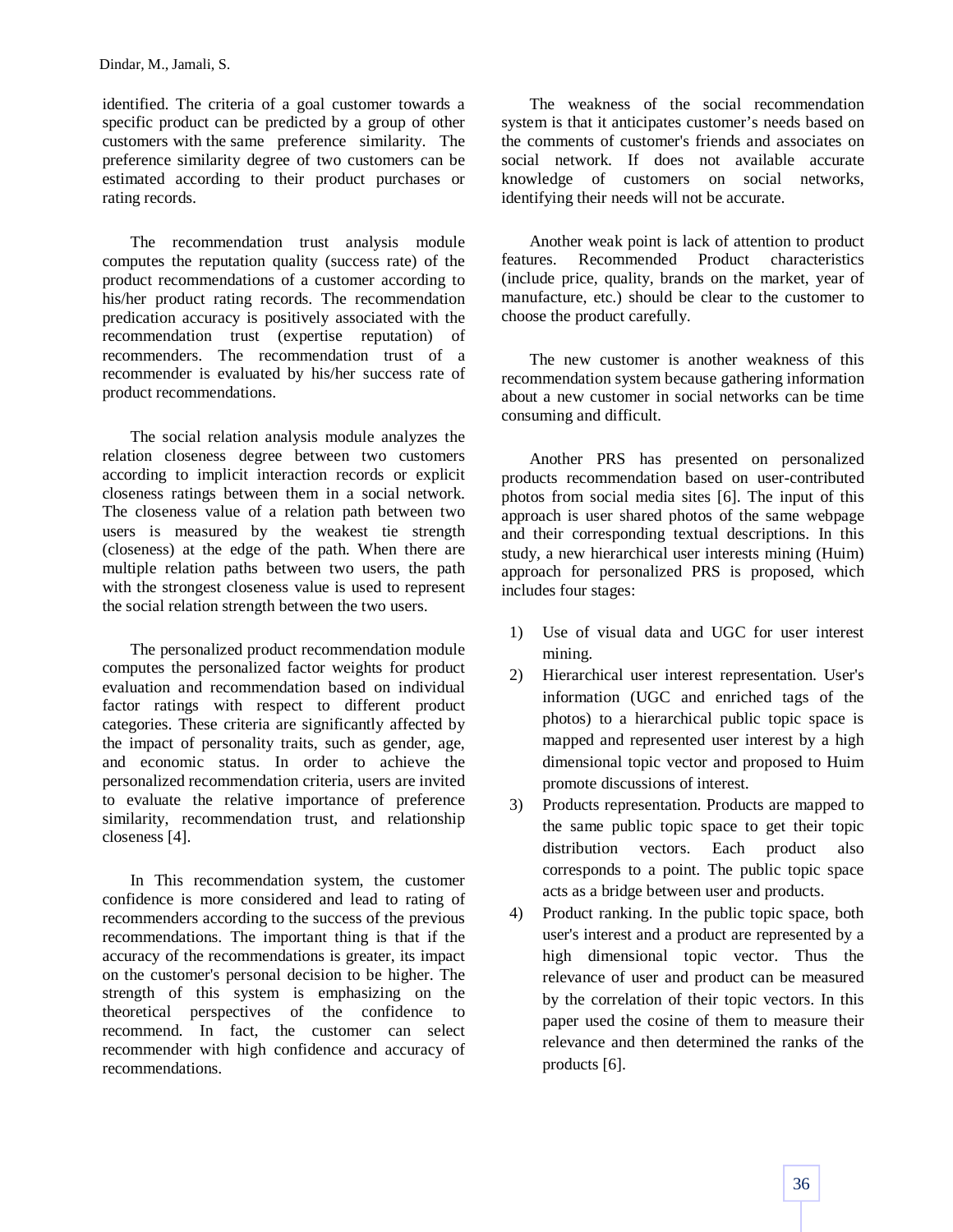The advantage of this PRS uses the customer's picture at User's Profile. Although identification customer is more, it gives more accurate personalized recommendations to users. The disadvantage of this PRS is that if sufficient knowledge of user is unavailable or if the user visits from system for first time, this system won't provide accurate and effective advice to users. In fact, the history of customer buying behavior is the system requirements.

#### **3. Feature-based PRS**

Feature-based approach concentrates on the products or customers thorough extracting preferences about desired products. This approach provides more accurate advices but because of requirements extracting expression the domain of product is limited.

For example of this approach a PRS based on Association classification for personalization in B2C ecommerce applications is presented [8]. This system consists of four stages which are:

- *•* requires the processing module
- *•* Production Association classification Module
- *•* Pruning classification module
- *•* Validation System Performance Module

At the first, requirement data are collected and transformed into common phrase datasets. Then data mining procedure starts to search for a set of associated, frequently occurring phrase patterns (classifiers). In addition, stemming algorithm and stop word list in English are adopted to decrease the dimensions of the phrase dataset and improve the efficiency of the classifier extraction [8].

In this research, four phrase set collections are used to match the requirements. For every collection, there exist several sub collections, each involve a set of synonyms. A lot of semantic rules are represented as IF–THEN rule formats and stored in the semantic rule database to indicate the inference relations between requirements and a set of predefined phrases. After stop words removal and stemming, one customer requirement is transformed into a word set and the semantic meaning of such a requirement is represented as IF–THEN rule formats.

The next phase is classifying the mined association rules. Also to solve the recommendations problem needed to association rules by considering the class label data. So in this paper, two sets of items defined which one includes customer requirements and other includes items classes' label.

After generating classifiers using association rule learning, one important problem originates from the need for determining appropriate thresholds for the support and confidence levels. If the support and confidence thresholds are sat with low or high values, respectively, the number of the classifiers could be very huge or useful classifiers may be ignored. Besides, noisy and redundant information threaten the classification quality. The generated classifiers are pruned by which only those classifiers with good quality are kept for recommendations.

Finally, to evaluate how accurately the proposed recommendation system assigns class labels based on future customer requirements, this research applies the accuracy measurement to validate the system performance [8].

In this PRS, customer's criteria is collected in set of words and then Using data mining association rules, to find the relationship between these words and classify in the class with the specify label. The product related with this class is provided as a product recommendation to the customer. The strength of this system is collecting the customer's measures carefully and eliminating "new customer's" problem by collecting the customer's buying criteria through explicit way.

Existing noisy and insufficient information in the information presented by the customer can reduce the accuracy of system and threat performance of PRS.

Another PRS is presented [9] that introduced a prototype of e-commerce portal, called e-Zoco, of which main features are: (i) a catalogue service intended to arrange product categories hierarchically and describe them through sets of attributes, (ii) a product selection service able to deal with imprecise and vague search preferences which returns a set of results clustered in accordance with their potential relevance to the user, and (iii) a rule-based knowledge learning service to provide the users with knowledge about the existing relationships among the attributes that describe a given product category [9].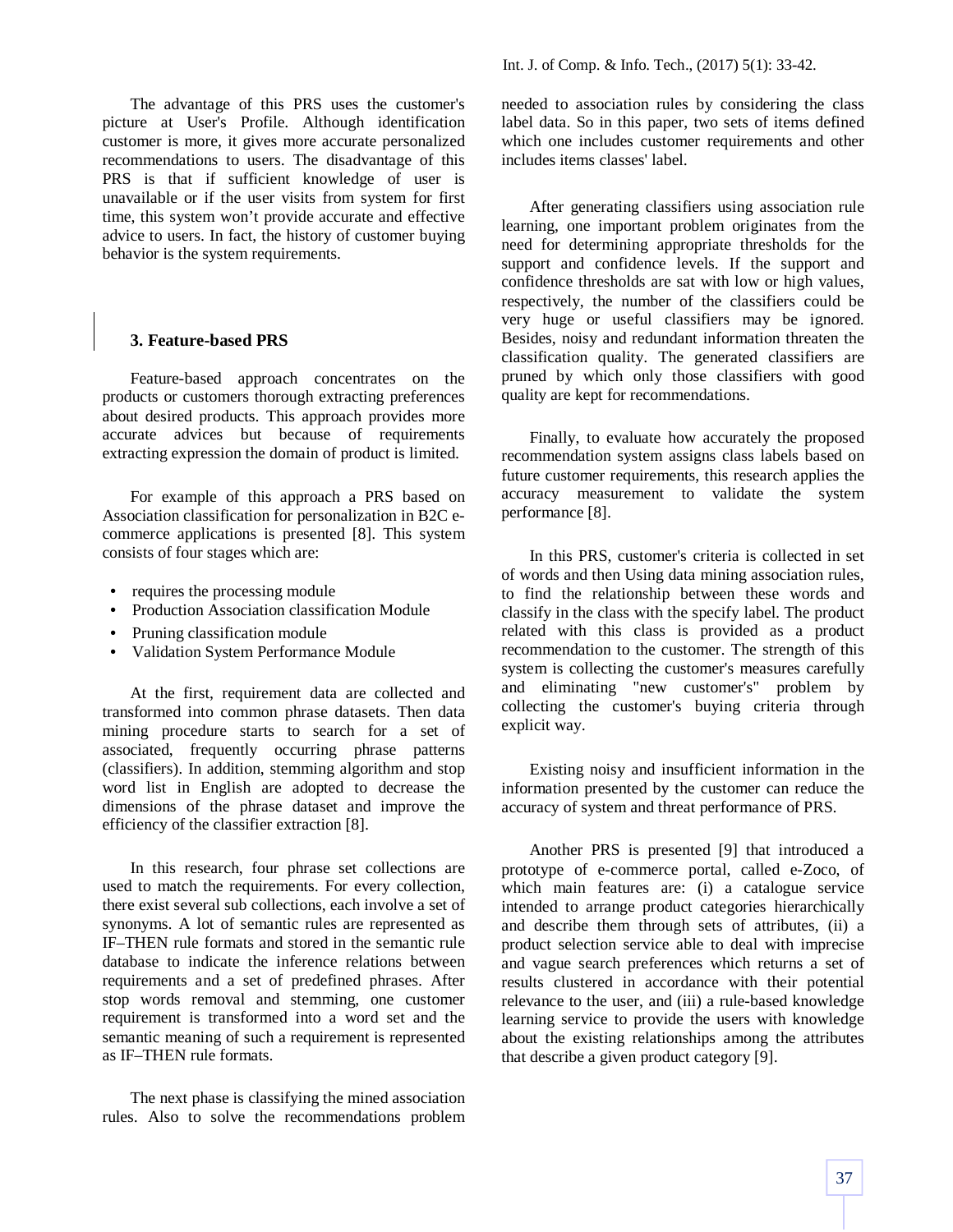Portal embedded in this study compared the following components:

*Products catalogues systems, customer management systems,* messaging *systems, products evaluation systems, management issues system, lexicographic based search engine, sales management system, bid management system, secret data management system and reporting system.*

Today features that available in the e-commerce portals in following:

- o Catalogue browsing
- o Lexicographic search
- o Advanced Search
- o Mixed search
- o Results arrangement

Product selection systems are distinguished from traditional search engines in that they provide more advanced capabilities, such as the interpretation of vague or imprecise search criteria or the results clustering and classification according to their relevance. Product selection systems can be broadly classified according to the kind of products for which recommendation is offered as:

- *•* Product selection systems for low involvement products (LIP), such as books, music albums, or films.
- *•* Product selection systems for high involvement products (HIP), such as appliances, video or photo cameras, musical instruments or vehicles.

In the case of LIP, the click-to-buy rates are usually higher compared to those of HIP. Consequently, recommendations for LIP are usually offered with the help of the customer's past purchases or past searches, demographic details, or explicitly specified interests. Collaborative Filtering (CF) is one of the most widely used techniques to offer recommendations for LIP products. CF techniques try to match the customer's tastes and preferences with that of all other customers to identify those likeminded and then offer the products bought by them as recommendations [9].

In the case of HIP, product selection systems are usually developed to take as input a set of product features or attributes to match against the set of

products available in the database. As result, the system generates a ranking of products most likely to be of interest to the customer. Product selection in the case of high involvement products results more complex compared to low involvement products [9].

This system first is a hierarchical catalog contains general and specific classes. Each class is a combination of products that are hierarchically organized. Members of a specific class, inherit general class to properties**.** All classes in the catalog associated with the transaction. Any product that has sold at least is one member of classes of catalogue [9].

As mentioned**,** e-commerce customers want to have accurate and useful metrics that they just have not made aware of certain models and brands**,** but also they will explore models available on the market. Then, this system performs product recommendation in three phases:

- Identify the needs of users (search criteria).
- Search among the items in the catalogue and find the product that is the closest match.
- *•* Organize and present the results to the customer [7].

The advantages of this system can be noted to differentiate products with high involvement (high risk selection) and low involvement products (choose low risk). The accuracy of the products can aware customers of product features and help to customer to select requirements carefully**.**

The disadvantages of this system is assigned it to the C2C stores (auction stores and auction sites) that customers are in contrast with each other and reliability and security of customers in these sites is challenging.

The other disadvantage of this system is high computational complexity for products with high involvement and exist probability of customers confusion during the long process of determine research criteria.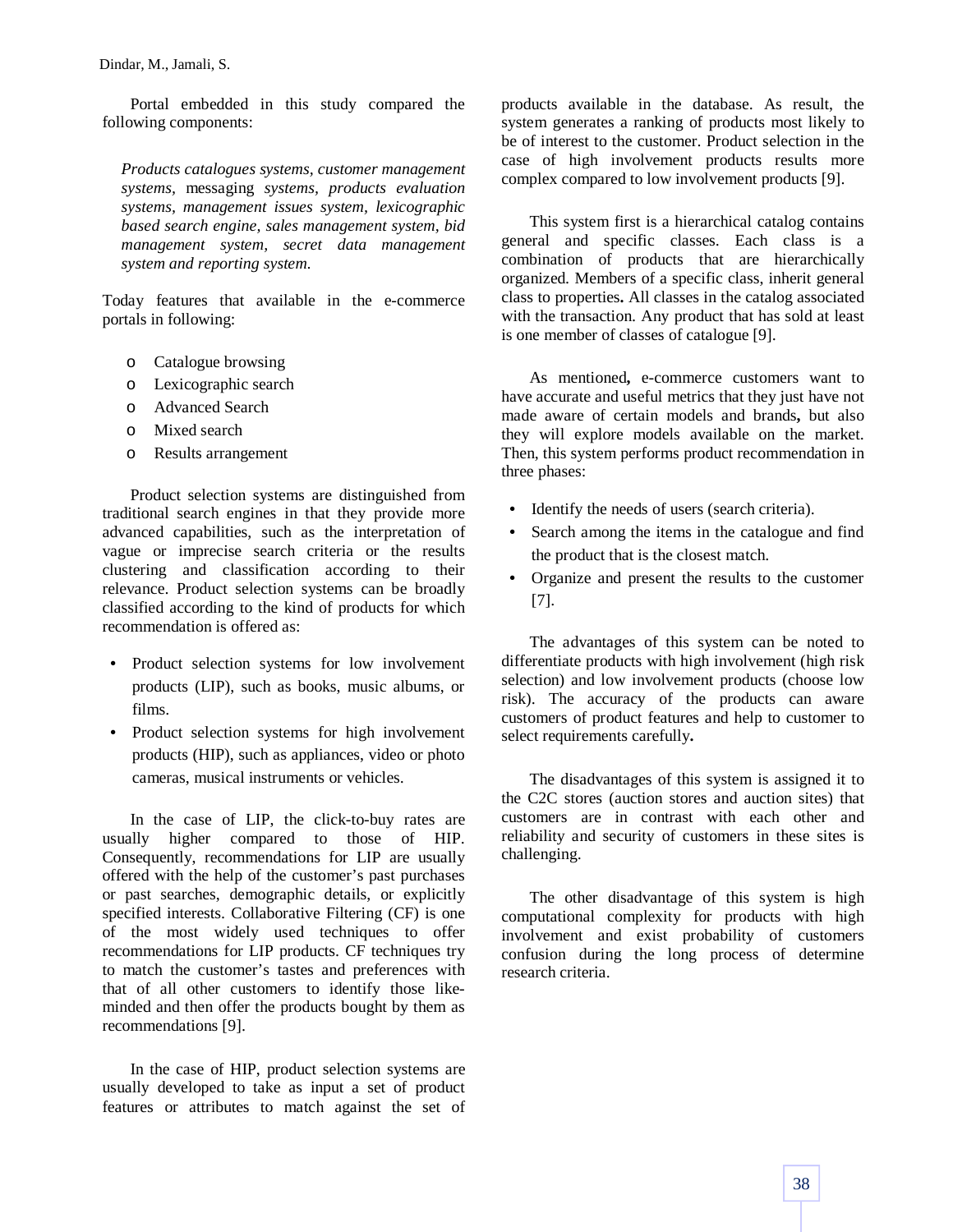## **4. Hybrid PRS Method**

Hybrid methods combine advantages both of review-based and feature-based to develop more flexible PRS and provide more accurate recommendations to encourage customers to make purchase decision.

For example of this approach a PRS is developed [7] that called HOPE, which integrates CF-based recommendation using implicit rating and SPA-based recommendation. This section presents the overview of the system, followed by the detailed description of each step of the framework.

Overall framework of HOPE system consists of two main processes: CF process and SPA process. The CF process is a way in which the customer experience and preferences are adapted with entire customer and an arbitrary subjective ID is assigned to each customer and purchase product is suggested to customer based on specified criteria of that ID. in this study implicit rating for each user about an item (The ratio of purchase desired item to the total number of items is purchased by the user) is obtained using purchase information. Thus, it calculates the similarity between a target user and other users using the implicit rating and selects the top k users based on the similarity score as neighbors of a target user. Finally, the predicted preferences of a target user on purchased items by the top k neighbors (CFPP) are calculated based on the ratings of the neighbors. The SPA process derives sequential patterns from transaction data of other users, and predicted preferences on items (SPAPP) are calculated by matching all subsequences of a target user's purchase sequence data with each derived sequential pattern.

In this method, transaction data sorted for each person by the date of purchase and then purchase sequential data is generated. Sequential data is series of items which they are arranged according to the time of purchasing; then the sequential patterns of users sequence data except the goal user can be achieved by using SPA. Actually, repeated items that appear in other users' purchase transactions causes sequential patterns are predictable. Finally, the weighted sum of normalized CFPP and SPAPP is calculated as a final predicted preference (FPP) on each candidate item to recommend, and then the top n items with the highest FPP are recommended [7].

Combination of cooperation filter and sequential patterns and choose customers who have a lot of near shopping behavior and investigation products Sequential patterns is the advantage of this PRS.

The problem of noise in the data that predict explicit rating collaborative filtering using the user's mental ID and determine customer needs from this ID can be noted as Disadvantages.

Other PRS proposes a novel hybrid recommendation method that combines the segmentation-based sequential rule method with the segmentation-based KNN-CF method [11]. The proposed method uses customers' RFM (Regency, Frequency, and Monetary) values to cluster customers into groups with similar RFM values. For each group of customers, sequential rules are extracted from the purchase sequences of that group to make recommendations. Meanwhile, the segmentation-based KNN-CF method provides recommendations based on the target customer's purchase data for the current period. Then, the results of the two methods are combined to make final recommendations.

To take advantage of the merits of the CF and sequential rule-based (SR) methods, this hybrid model combines the SSR method with the segmentationbased KNN-CF (SKCF) approach to improve the quality of recommendations.

The SSR method improves the quality of sequential rule-based recommendations by making recommendations based on customer groups. It uses customers' RFM values to cluster customers with similar values into groups. The SSR method then extracts sequential rules from each group of customers and provides recommendations based on the group that the target customer belongs to. The SKCF method is also used to provide recommendations based on customer groups. For a target customer u in a specific customer group G, the purchase data of the customers (including u) in G and in period T is used to derive the K-nearest neighbors of u and make recommendations. We combine the results of the two methods linearly to predict which products the target customer will buy in period T. In other words, to enhance the quality of recommendations, the hybrid method considers customers' purchase sequences in the periods prior to period T derived by the SSR method as well as customers' purchase data for period T derived by the SKCF method.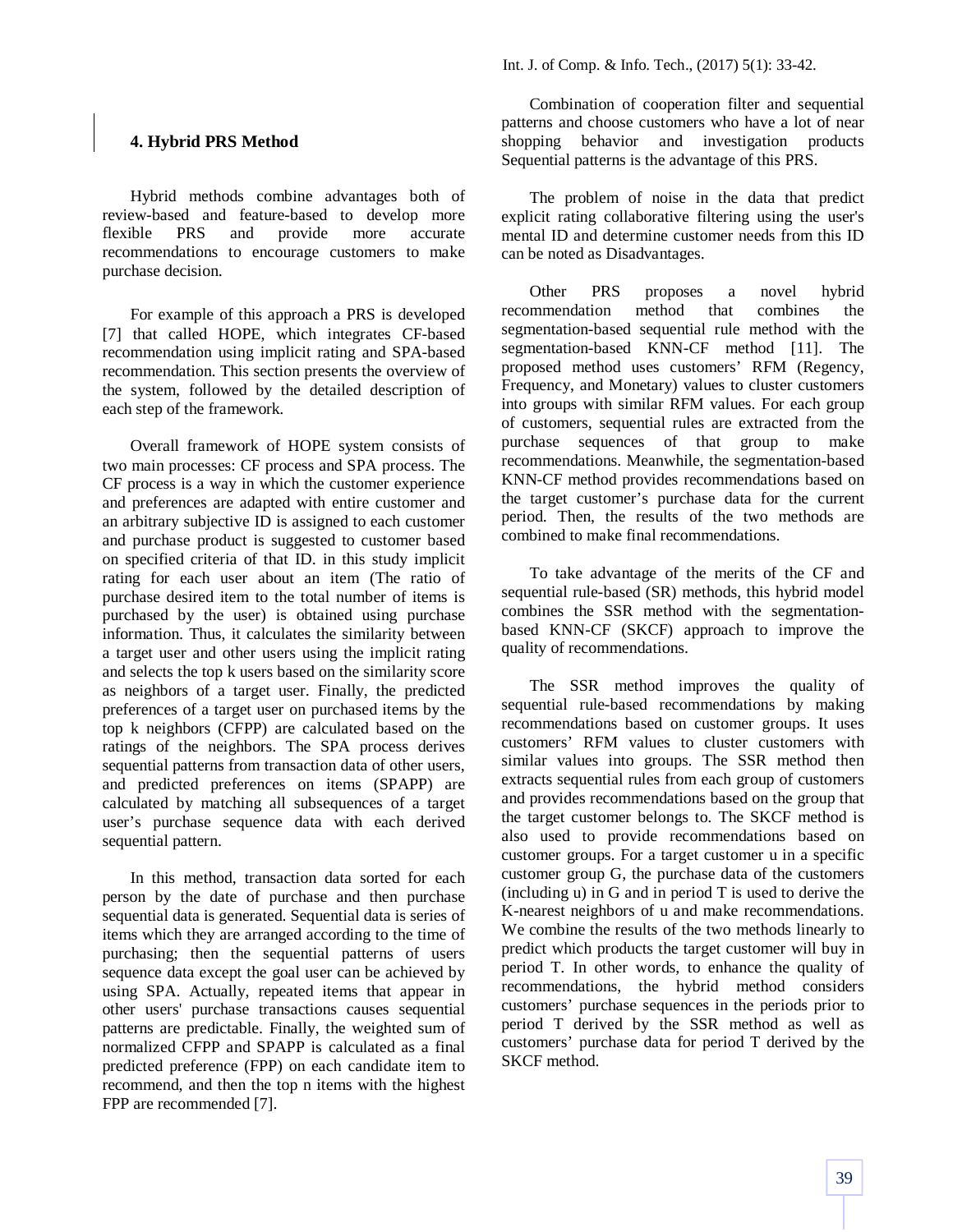The rationale for the proposed hybrid approach is as follows. The SSR method does not utilize information about the target customer's purchases in period T, while the SKCF method does not consider the purchase sequences of customers over time. The SSR method assumes that if customers' purchases over time are similar prior to period T, then their purchases will also be similar in the current period T. Thus, the advantage of the SSR method is that it makes recommendations based on customers with similar purchase behavior over time. However, over time, some customers' purchases may be very different from those of other customers. In addition, customers with similar purchases prior to period T may not have similar purchases in period T. Thus, in such scenarios, the SSR method may not perform well. The SKCF method, which utilizes the target customer's purchases in period T to make recommendations, can resolve the drawbacks of the SSR method. Even so, for customers who make very few purchases in period T, the SKCF method does not perform well due to the sparsity of neighbors. In such a scenario, the SSR method can complement the SKCF method because it can utilize customers' purchase data prior to period T to find customers with similar purchase patterns. Basically, the hybrid approach seeks to combine the advantages of the two methods by utilizing customer purchases over time and the target customer's purchases in period T to improve the prediction power [11].

# **5. Comparison of PRSs**

Generally, each PRS try to improve part of the buy recommendations process. This improvement is to increase the accuracy of personalization product recommendations and to help to customers to choose

the desired product. Also PRSs want to solve challenges will be faced (which discussed earlier). Hence, for comparison about Efficiency of PRSs, we must evaluate these systems in terms of overcoming challenges.

In this paper, several recommendation systems investigated and the advantages and disadvantages of each mentioned**.** In this section, we get an aggregation of advantages and disadvantages of these PRSs in Table 1. As can be seen Table 1 shows the performances of PRSs to overcoming some of the challenges.

# **6. Conclusion**

PRSs are one of a method that adoption to deal with the problem of overload information in ecommerce. The purpose of PRS is providing buy recommendations to help to electronic store's customers to avoid wasting time and confusion among many products available in store. Providing accurate recommendations will cause to select product carefully by the customer.

In this paper, a taxonomy of PRSs were presented that divided them to three major groups and for each group several recommendation systems investigated and the advantages and disadvantages of each mentioned**.** Can be said that each PRS try to address one or more aspects of current challenges in this area and any of this have been not overcome to the existing problems completely.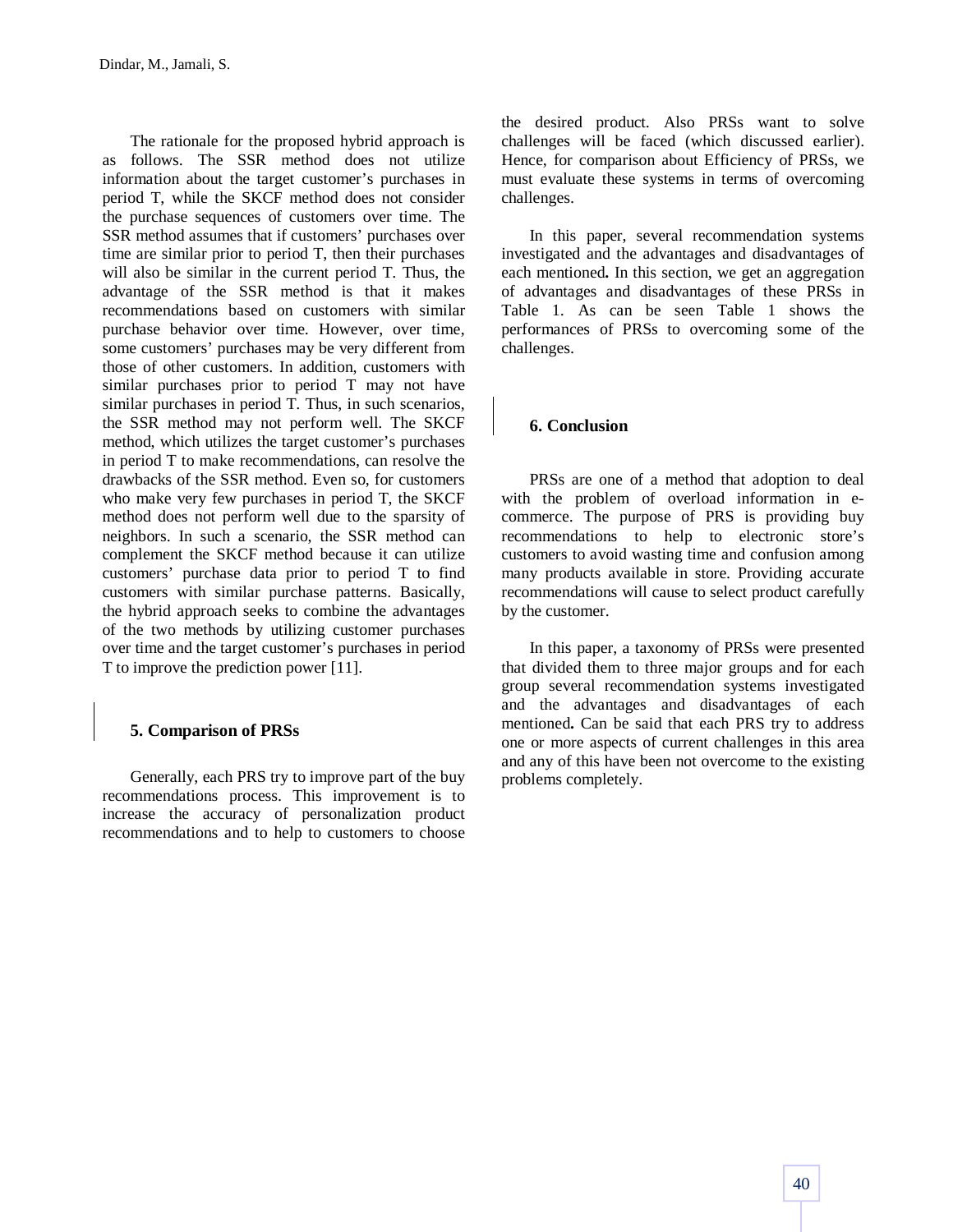| <b>PRSs</b>                                                                                                                     | Noisy<br>data | on the<br><b>Attention</b><br>product<br>features | development<br>System | changing times<br>Change with<br><b>Customer needs</b> | Ranking<br><b>Recommender</b> | New<br><b>Customer</b> | Collection<br>Criteria<br>Customer |
|---------------------------------------------------------------------------------------------------------------------------------|---------------|---------------------------------------------------|-----------------------|--------------------------------------------------------|-------------------------------|------------------------|------------------------------------|
| <b>Collaborative Filtering and</b><br><b>Deep Learning Based</b><br><b>Recommendation System</b><br><b>For Cold Start Items</b> | $\times$      | V                                                 | $\sqrt{}$             | $\times$                                               |                               |                        | X                                  |
| <b>Social Recommender</b><br>Mechanism                                                                                          | X             | $\times$                                          |                       | $\times$                                               |                               | $\times$               | $\times$                           |
| <b>Associative</b><br>classification-based<br>recommendation system                                                             | $\times$      | V                                                 | V                     | $\sqrt{}$                                              | $\times$                      |                        |                                    |
| <b>Preference-based</b><br><b>Clustering Reviews</b>                                                                            | $\times$      | $\times$                                          |                       | $\times$                                               |                               | V                      | $\times$                           |
| <b>Product Recommendation</b><br>with temporal dynamics                                                                         | X             | $\sqrt{}$                                         |                       | $\sqrt{}$                                              |                               | ×                      | X                                  |
| <b>Mining user-Contributed</b><br>photos for personalized<br>product recommendation<br>(Huim)                                   | X             | $\sqrt{}$                                         |                       | $\times$                                               |                               | $\times$               | $\times$                           |
| <b>Combining implicit</b><br>rating-based collaborative<br>filtering and sequential<br>pattern analysis<br>(HOPE)               | $\times$      | V                                                 |                       | $\times$                                               |                               | ×                      | ×                                  |
| highly adaptive<br>recommender<br>system for C2C                                                                                | $\times$      |                                                   |                       |                                                        |                               |                        |                                    |
| A hybrid of sequential rules<br>and collaborative filtering<br>for product recommendation                                       | ×             |                                                   |                       |                                                        |                               | X                      |                                    |

Table 2: Solve the challenges by PRSs